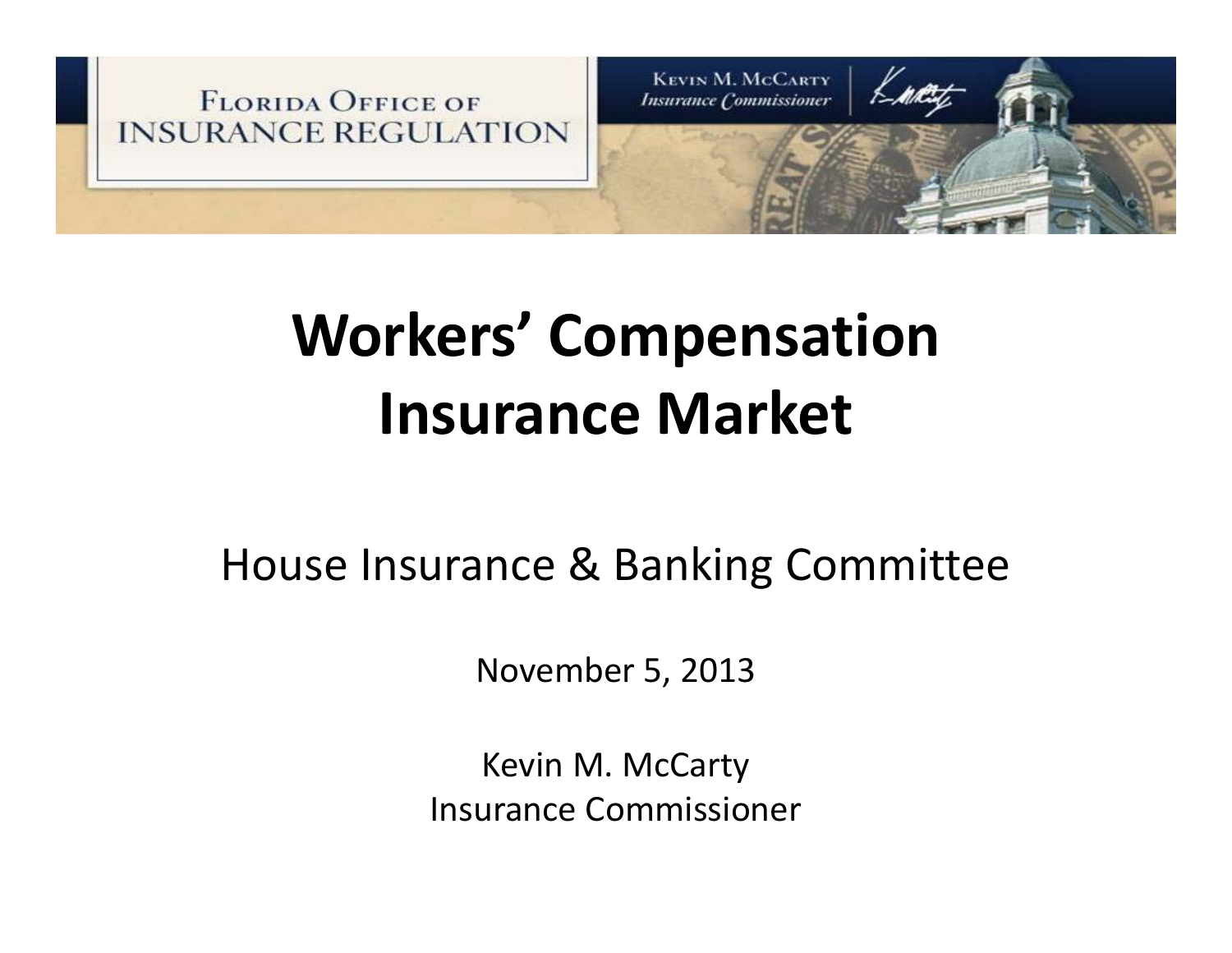# **Workers' Compensation Insurance Rate Regulation**

- Prior approval in Florida (rates, rating plans, forms)
- National Council on Compensation Insurance (NCCI) files rates, rating plans and forms on behalf of all insurers

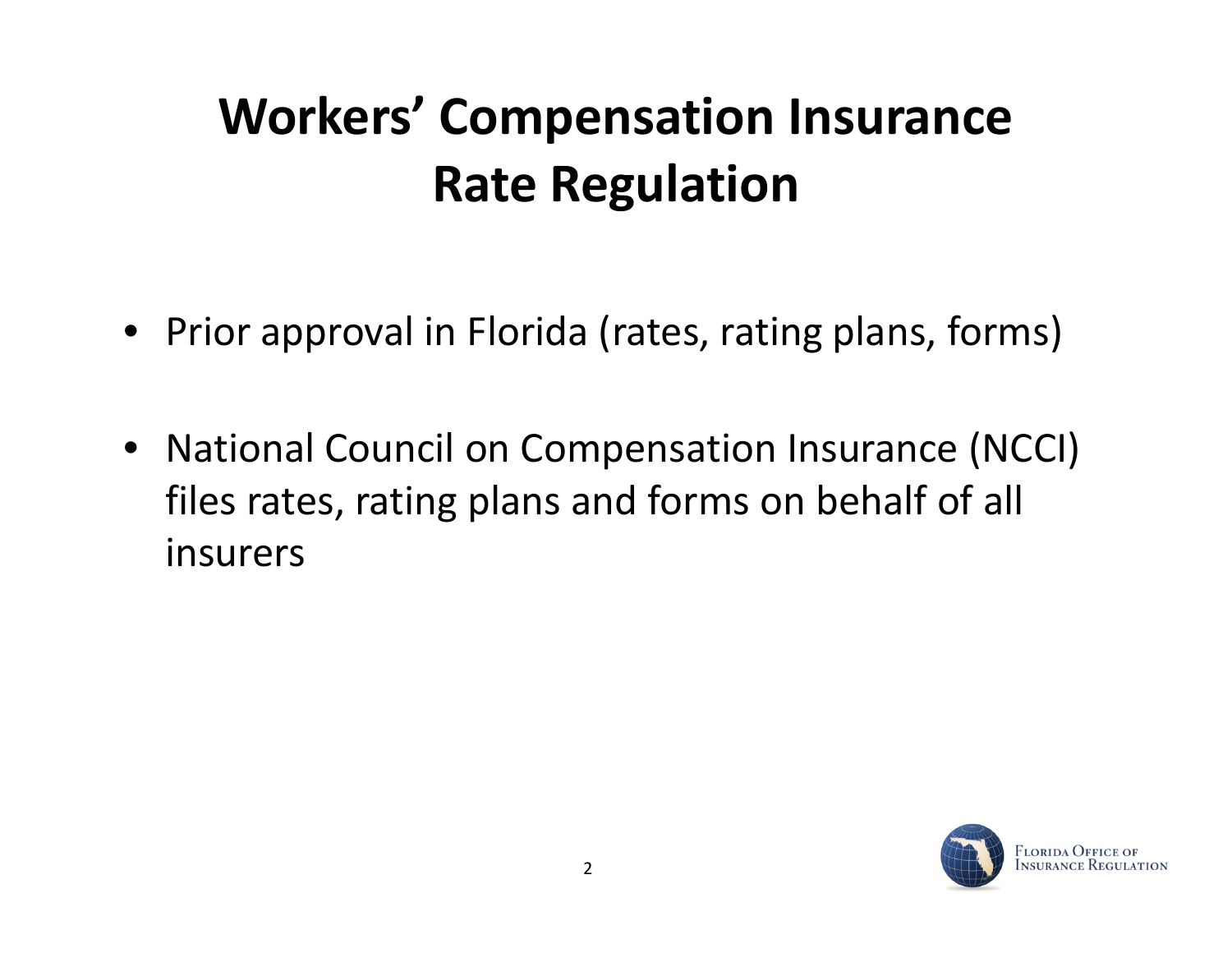### **OIR Rate Review**

Overall Standard:

Rates may not be excessive, inadequate, or unfairly discriminatory

Some factors considered:

- Past and prospective loss experience
- $\bullet$  Underwriting profit and contingencies
- Investment income
- Past and prospective expenses
- Any other relevant/judgment factors

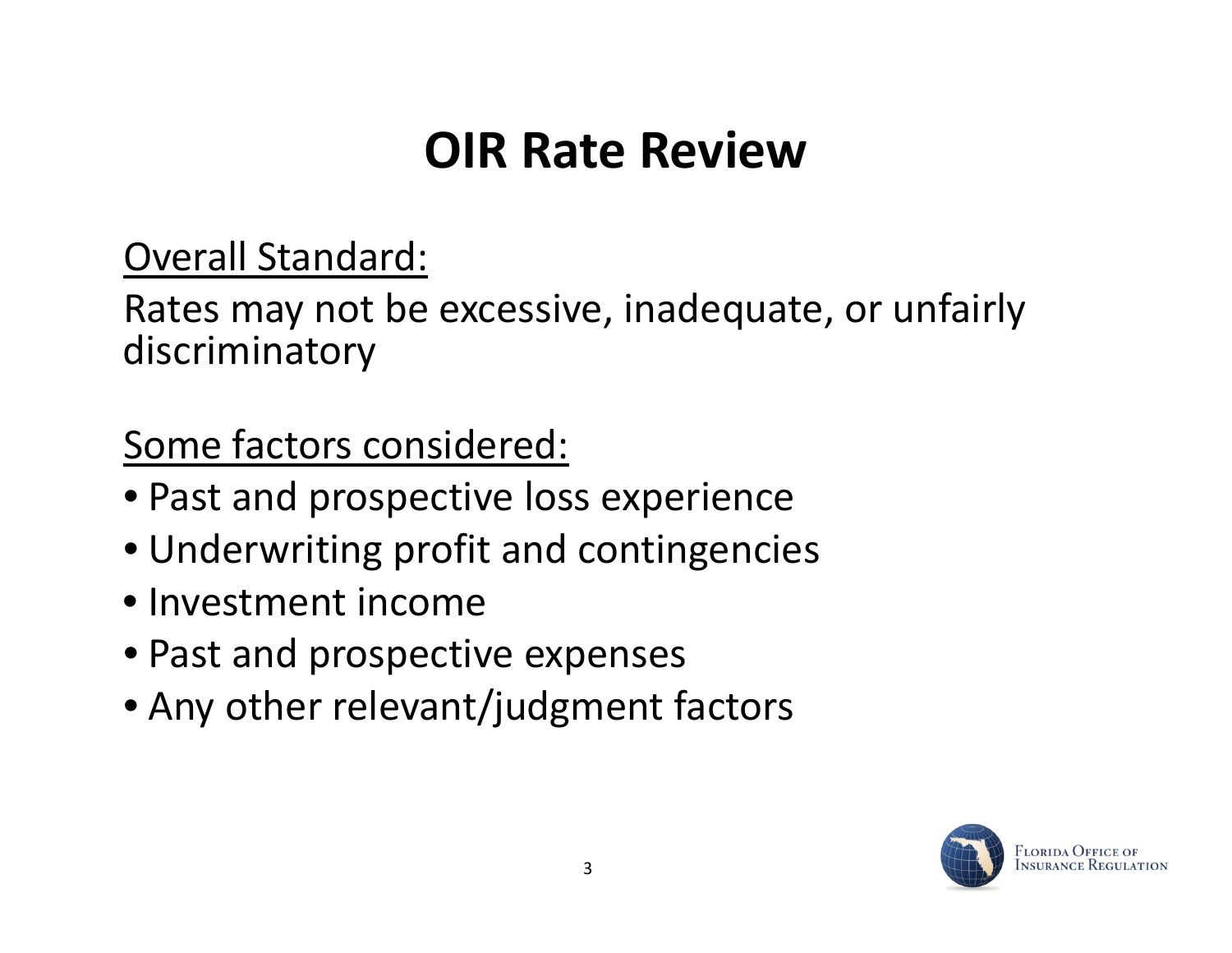# **Rating Plans**

- Experience rating plan
- Premium discounts by policy size
- Drug‐free workplace premium credit
- Employer safety premium credit
- Florida Contracting Classification Premium Adjustment Program
- Small deductibles
- Coinsurance

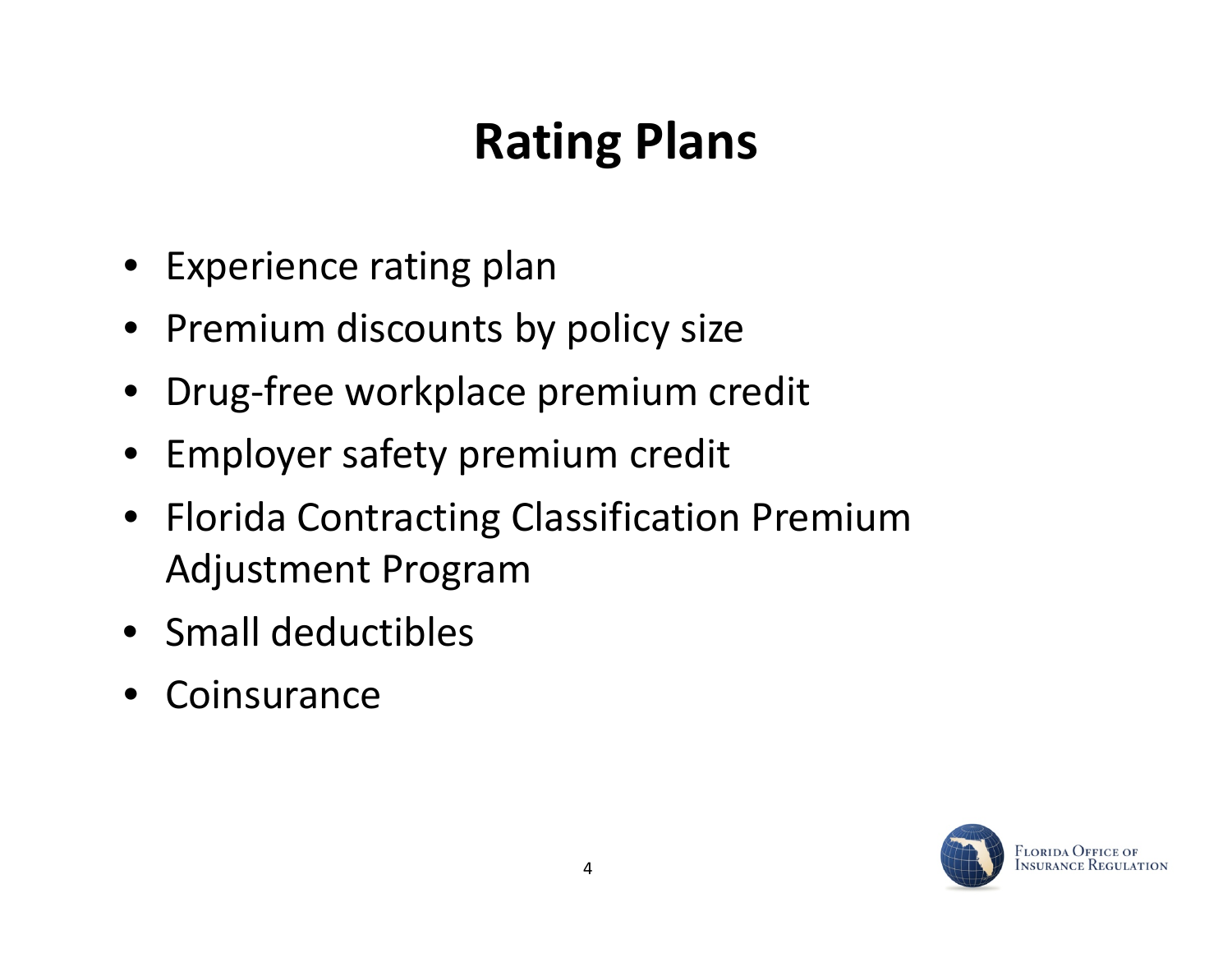### **Insurer Competition Based on Price**

- Large deductibles
- Retrospective rating plans
- Policyholder dividends
- $\bullet$ Deviations
- $\bullet$ • Intermediate deductibles
- $\bullet$ Consent‐to‐rate

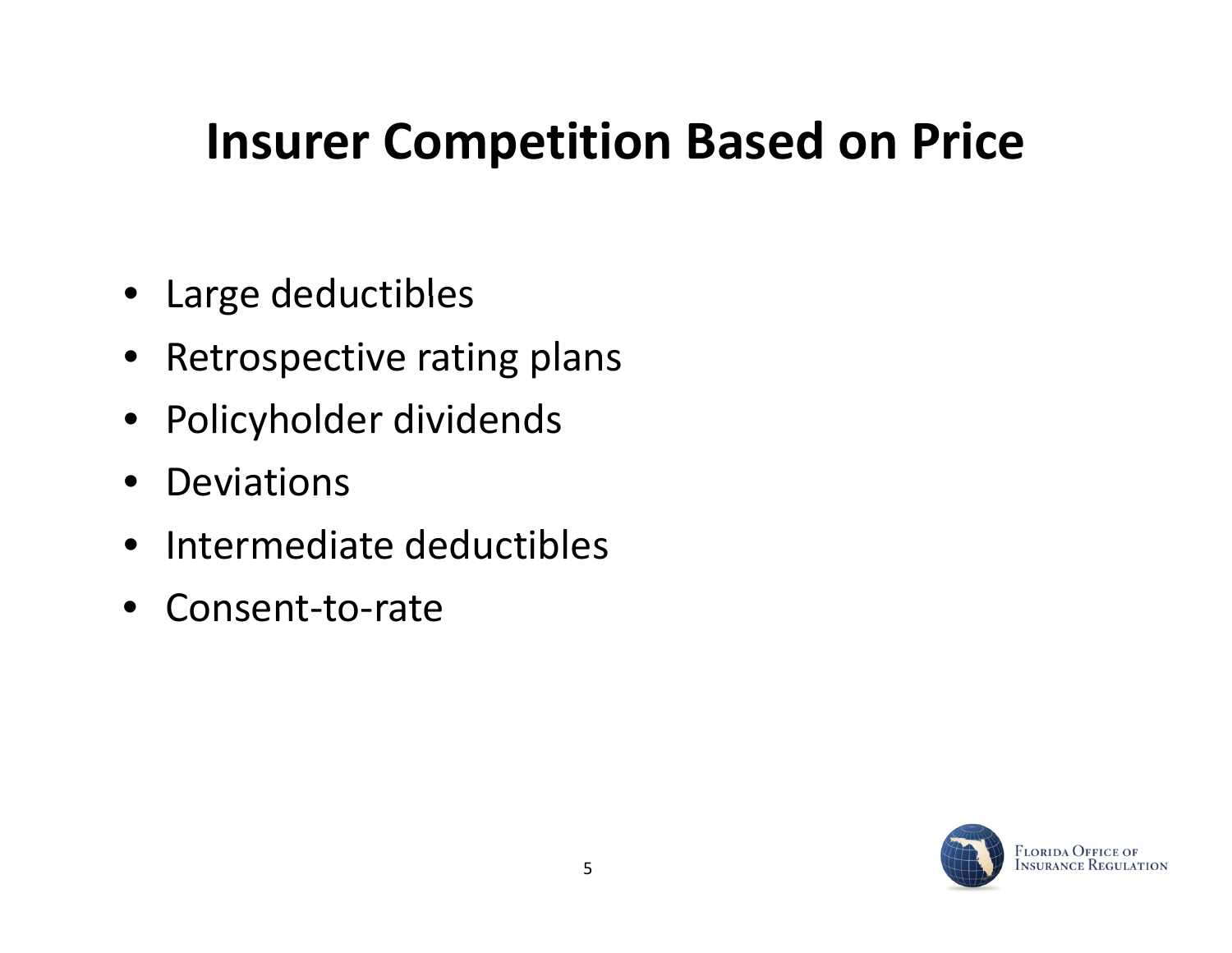# **Insurer Competition Based on Factors Other Than Price**

- Premium payment plans
- Specialized loss control
- Claims handling and fraud detection
- Higher agent commissions
- Policyholder services (auditing, policy issuance or Certificates of Insurance)

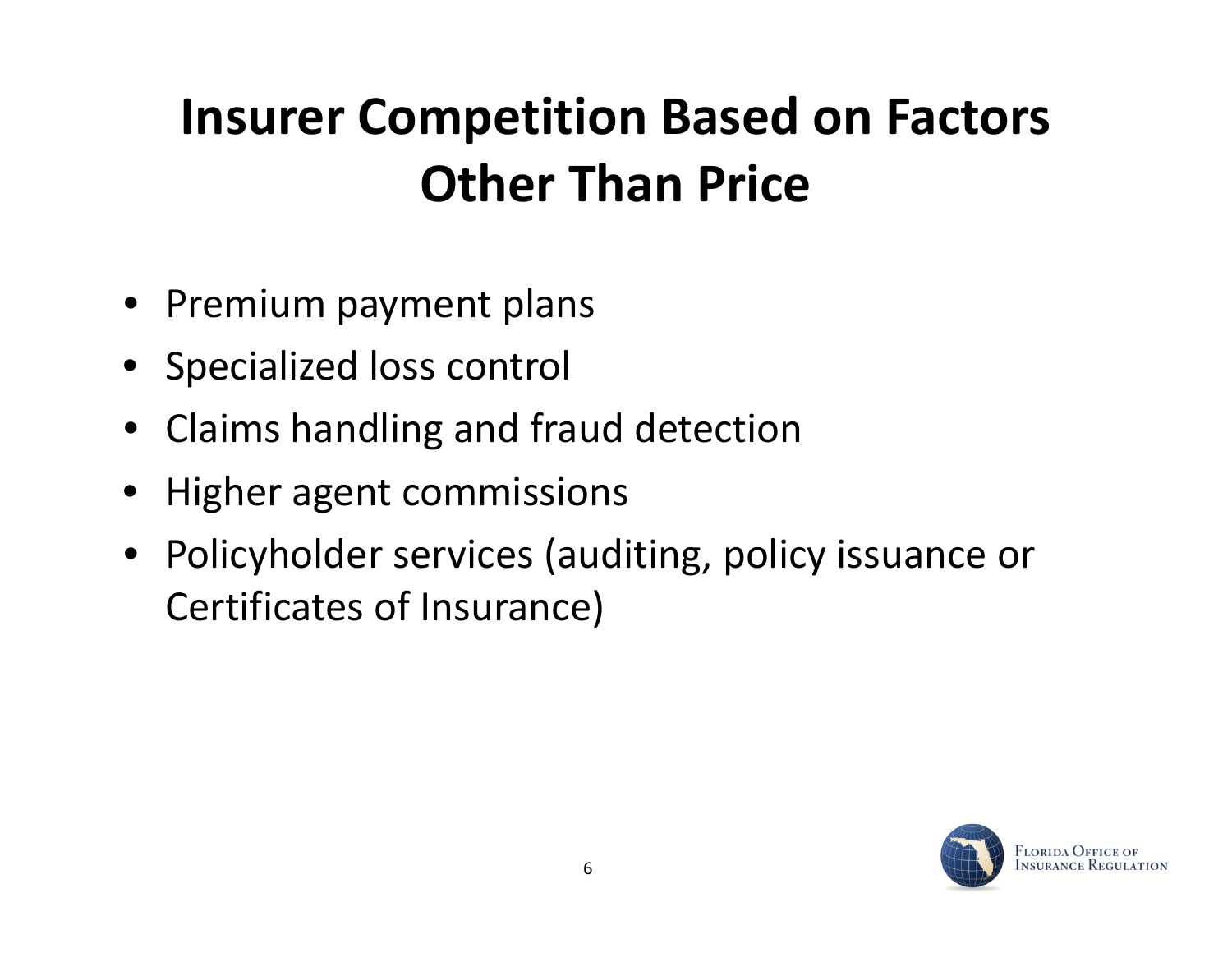# **Workers' Compensation Market Since 2003**

- Overall rate reduction of 56%
- Relatively small residual market
- More carriers actively writing (236 to 248)
- $\bullet$ Competitive‐based market concentration

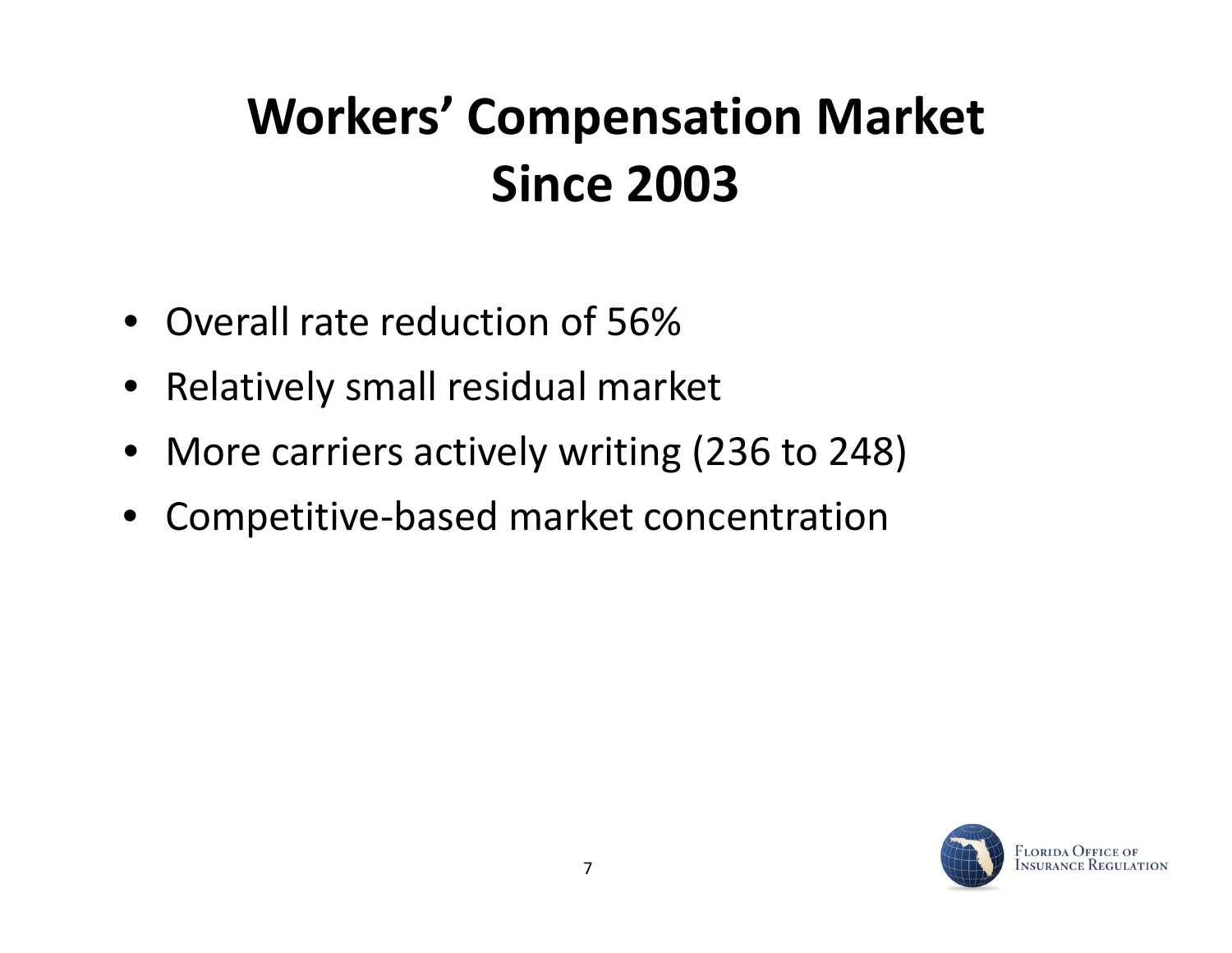#### **Rate Levels Since 2003 Reform Legislation**



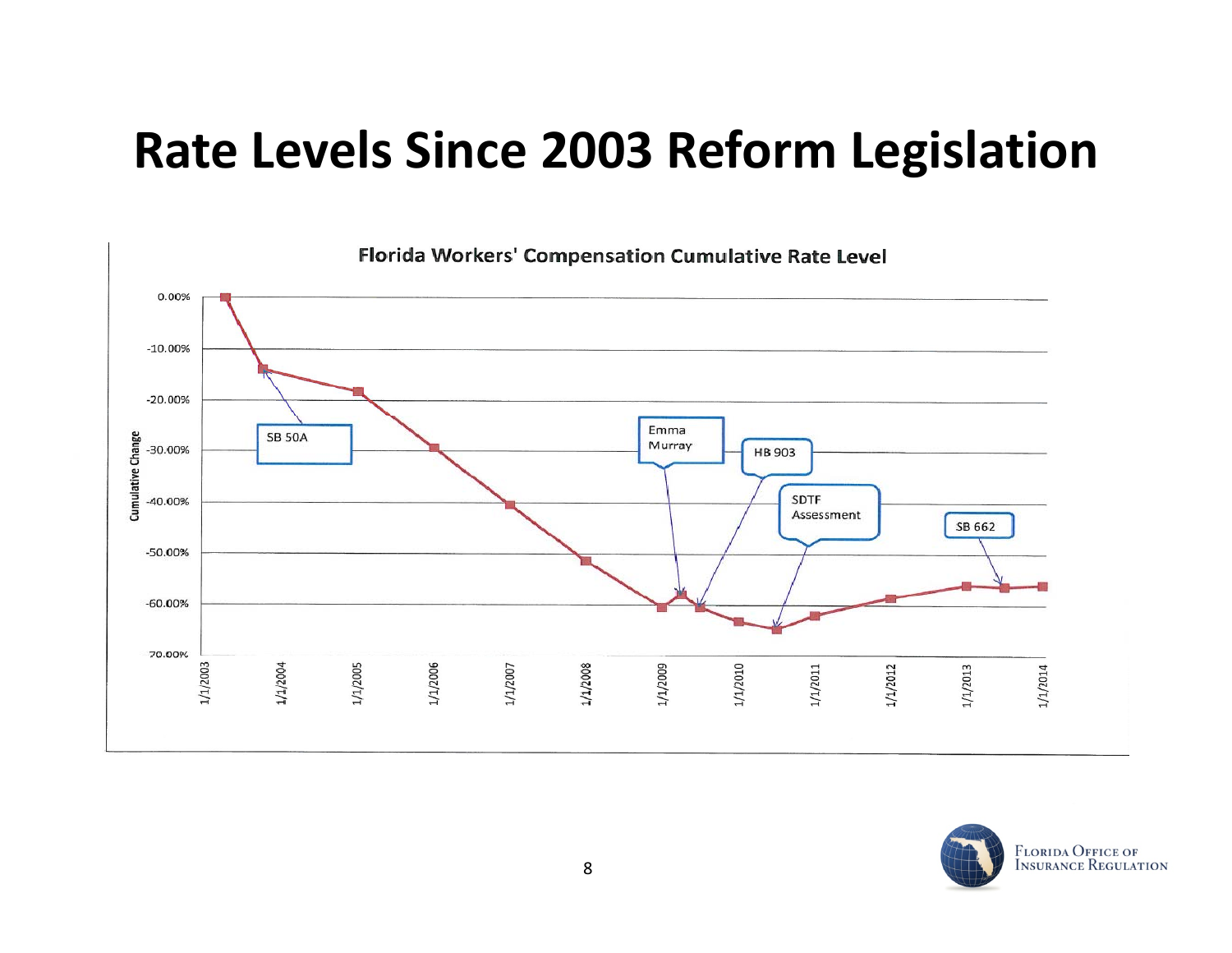#### **Florida Workers' Compensation Joint Underwriting Association (WCJUA) Policy Count**



**Calendar Year**

Source: Florida WCJUA, Inc. **\***Projected

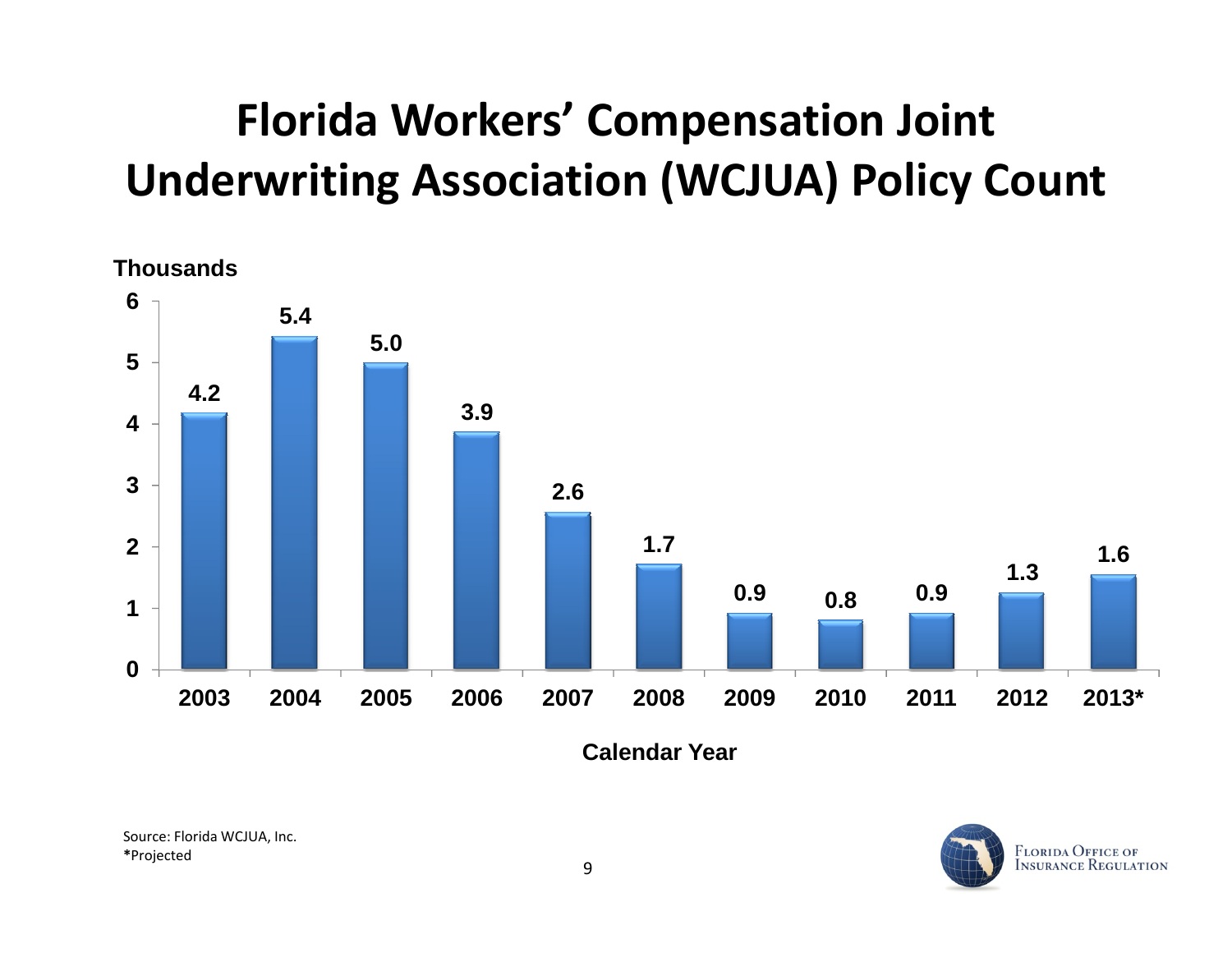### **Residual Market Share**

Calendar Year 2012

#### **Percent (%)**



Data is evaluated as of 12/31/2012 Source: NCCI

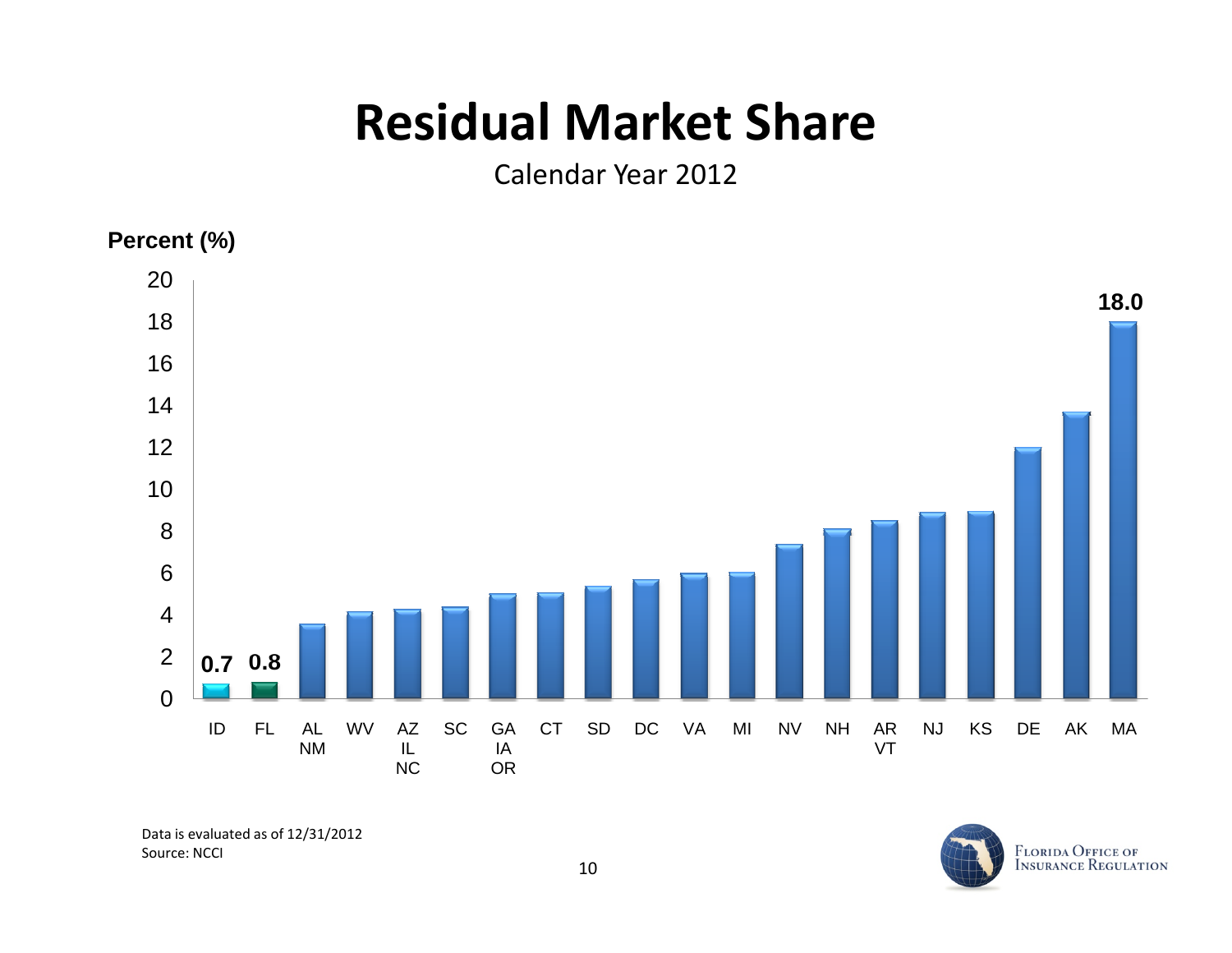#### **Residual Market Share Policy Count**

Policy Year 2012

**Thousands**



Data is evaluated as of 12/31/2012 Source: NCCI

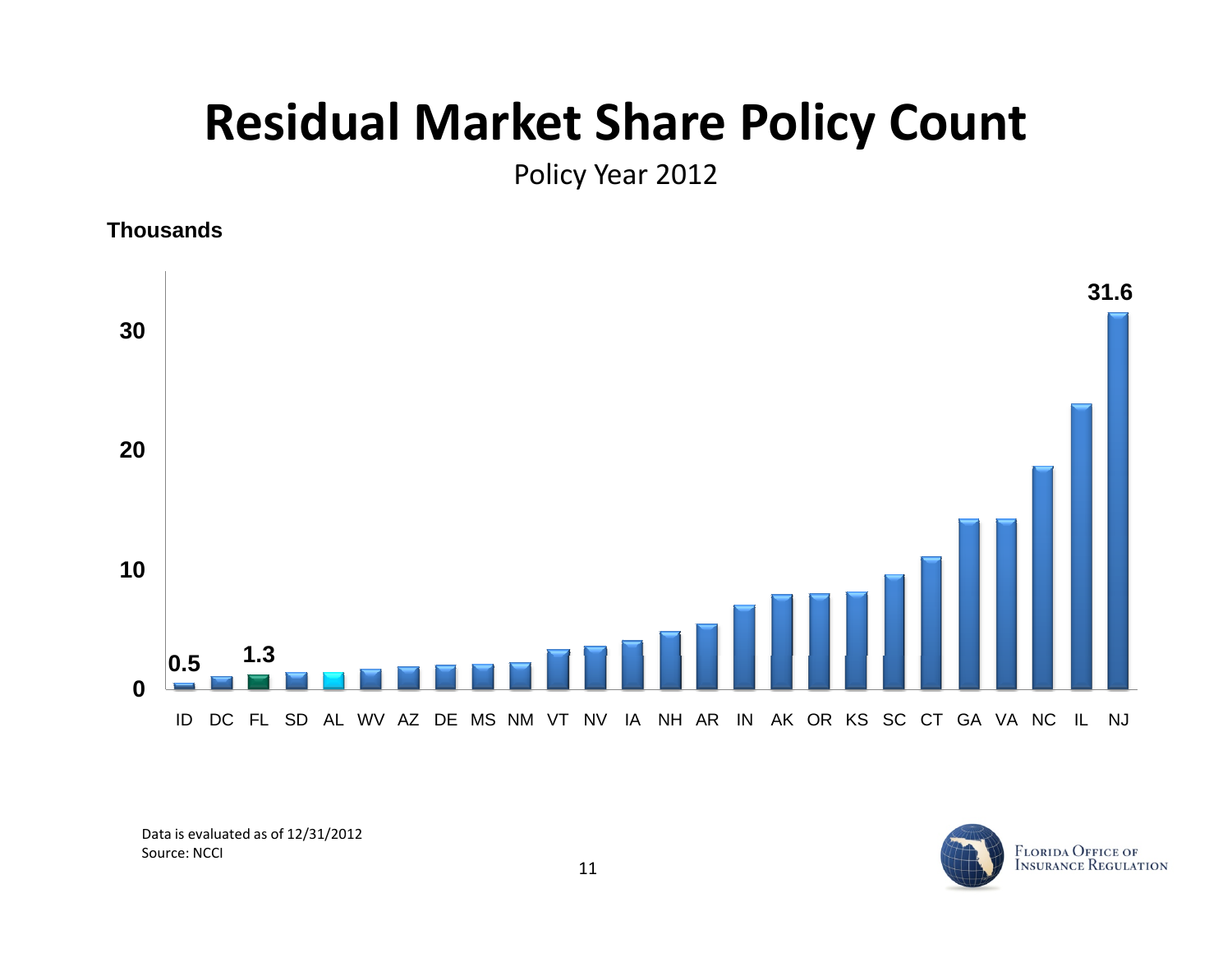## **Conclusion**

- Market is functioning well
- Market is competitive
- Rates have been reduced 56% since 2003 reforms
- More insurers are actively writing in Florida
- Monitor pending court cases